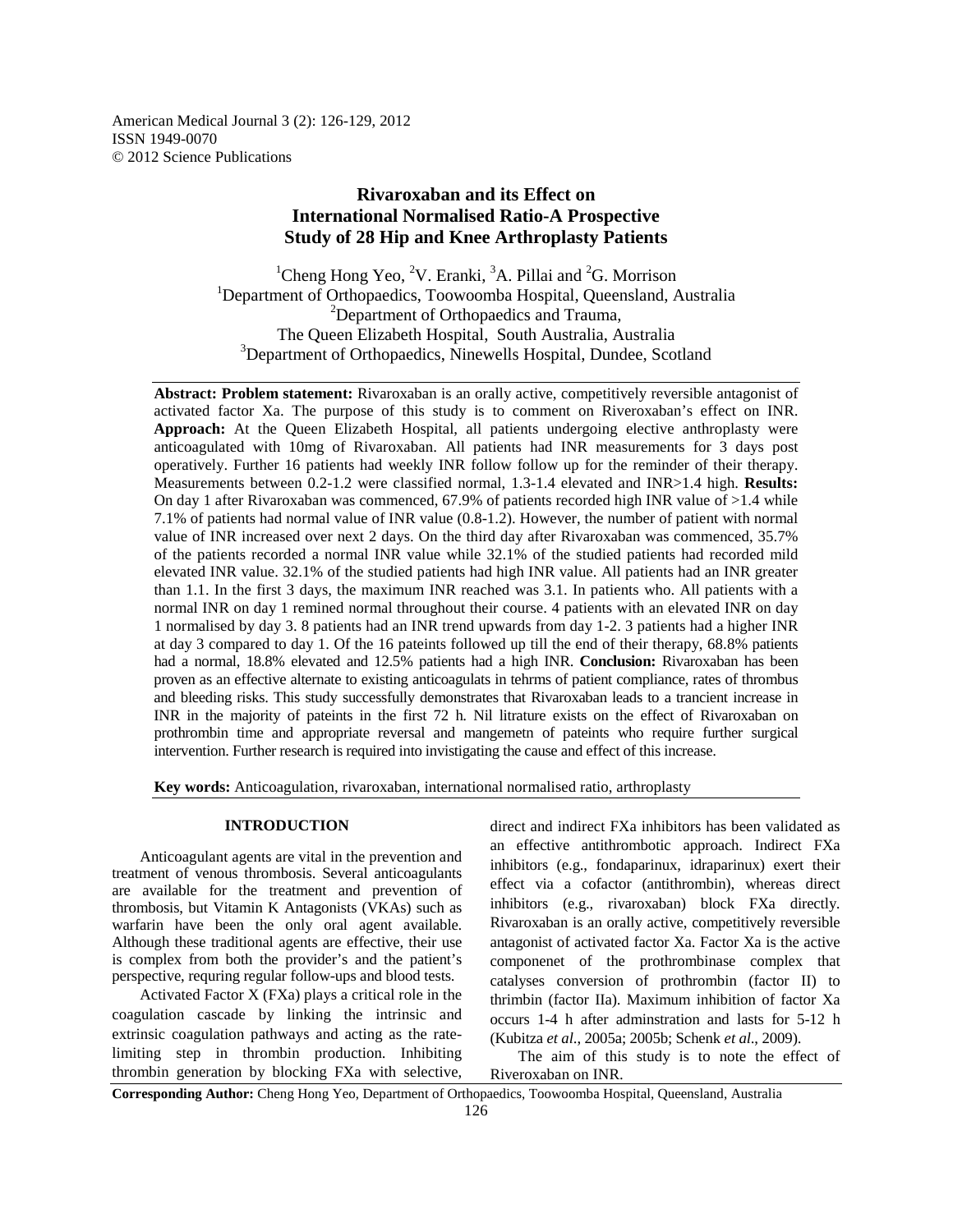## **MATERIALS AND METHODS**

 At the Queen Elizabeth Hospital (South Australia), all patients underwent elective anthroplasty were anticoagulated with 10 mg of Rivaroxaban daily commenced immediately after surgery and continued for 14 days post surgery for total knee artrhoplasties and 28 days for total hip artrhoplasties. All patients undergoing hip and knee arthroplasty were given 10 mg of riveroxaban daily. The dose was not held or cceased during its course.

 Patients with abnormal pre operative liver function tests, coagulation panels and HIV were excluded from the study.

 28 consicutive patients undergoing hip and knee arthroplasty were followed up prospectively. All patients had INR measurements for 3 days post operatively. 16 patients had further weekly INR follow follow up for the reminder of their therapy throughout patient basis.

 INR measurements between 0.2-1.2 were classified as normal, 1.3-1.4 were as considered elevated. INRs greater than 1.4 were termed as high.

#### **RESULTS**

 Out of the 28 patients, 12 are males and 16 are females. There were 14 total knee replacement, 12 total hip replacement and 2 uni-compartmental knee replacement.

 On day 1 after Rivaroxaban was commenced, 67.9% of patients recorded high INR value of  $>1.4$  and 25% of patients had an elevated INR while 7.1% of patients had normal value of INR value (0.8-1.2). On day 2, 17.9% of patients had normal INR, 35.7% elevated INRs and 46.4% of patients had an high INR. On the third day after commencing Rivaroxaban, 35.7% of the patients recorded a normal INR value while 32.1% had elevated INR value. The remaining 32.1% were found to have high INR value.

 All studied patients had an INR greater than 1.1. In the first 3 days, the maximum INR recorded was 3.1. All patients with a normal INR on day 1 remined normal throughout their course. 4 patients with an elevated INR on day 1 normalised by day 3. 8 patients had an INR trend upwards from day 1-2. 3 patients had a higher INR at day 3 compared to day 1 (Fig. 1).

 Out of the 16 patients whom were followed up till the end of their therapy, 11 patients had a normal, 3 patients elevated and 2 patients had a high INR. All patients with a high INR at the end of their therapy demonstrated an upward trending of INRs. An INR of 2.4 was the highest recorded at the end of the follow up period.



Fig. 1: Percentage of patients with elevated INRs based on days 1, 2, and 3. (X axis- days, Y axis- % of patients)

#### **DISCUSSION**

 Oral anticoagulants are a new group of drugs used to prevent Venous Thromboembolism (VTE) in orthopaedics surgery. This mainly in joint replacement surgery where risk of VTE is significantly increased post-operatively (Schenk *et al*., 2009). Rivaroxaban is one of the oral anticoagulants that had been commonly used in joints replacement surgery recently. It works by inhibiting activated factor X (Xa). Xa plays a critical role in the coagulation cascade by linking the intrinsic and extrinsic coagulation pathways and acting as the rate-limiting step in thrombin production. Inhibiting thrombin generation by blocking Xa with selective, direct and indirect Xa inhibitors has been validated as an effective antithrombotic approach. Indirect Xa inhibitors exert their effect via a cofactor (antithrombin), whereas direct inhibitors block Xa directly (Gulseth *et al*., 2008; Haake and Berkman, 1989). Rivaroxaban is a derivative of oxazolidone that able to inhibit free factor Xa by attaching to the prothrombinase complex. This inhibition disrupts the intrinsic and extrinsic pathways of coagulation cascade, therefore inhibiting the formation of thrombin and thrombus formation.

 Several studies had compared enoxaparin and rivaroxaban as prophylactic agents for VTE post arthroplasty (Lassen *et al*., 2008; Eriksson *et al*., 2008) and found rivaroxaban as a more effective anticagulating agent. Different doses of anticoagulating agents have been trialed at different doses for their effectiveness. For ease of comparison, studies that used Riveroxaban at 10 mg daily and clexane at 40 mg daily doses have been reviewed. VTE and clinically relevant bleeding were used as major study outcomes in those studies. In a study in 2008, Lassen studied 2531 patients who underwent total knee replacement (Lassen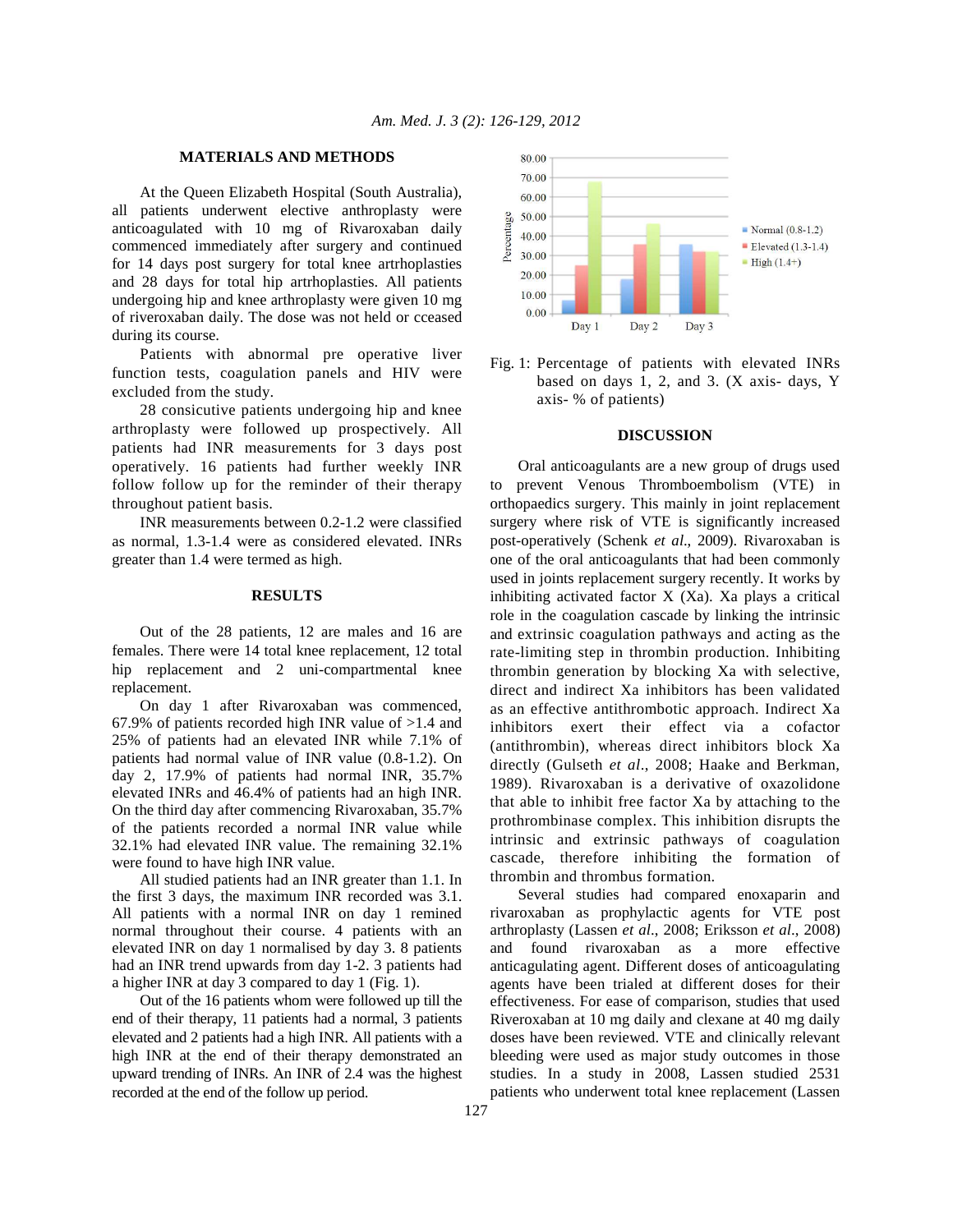*et al*., 2008) and found the rate of major and clinically relevant VTE were lower in patients who were started on Rivaroxaban (1.0 and 0.7%) as compared to Enoxaparin (Clexane) (2.6 and 2.0%). There were no statistically significant differences in bleeding rate. In a similar study in 2008, Eriksson studied 4541 patients who underwent total hip replacement and again found the rate of major VTE to be significantly lower in patients on Rivaroxaban at 0.2% compared to 2.0% for Enoxaparin (Eriksson *et al*., 2008). 0.3% of patients on Rivaroxaban had clinically relevant VTE as opposed to 0.5% of patients on Enoxaparin. Similar to total knee replacements, Eriksson showed no statistically significant differences in major and minor bleeding rate between Rivaroxaban and Enoxaparin in total hip arthroplasty. The major bleeding rate with Rivaroxaban was 0.3% compared to 0.1% with Enoxaparin while minor bleeding rate with Rivaroxaban was 3.2 and 2.5% with Enoxaparin.

 Since Rivaroxaban is a relatively new drug, minimal data exists in regards to its interactions with other drugs (Kubitza *et al*., 2006; Escolar, 2006). From an anticoagulation point of view, Rivaroxaban was not been shown to have the anti-platelet effects of aspirin, clopidogrel, or abciximab in primates (Hoppensteadt *et al*., 2005). The most commonly reported adverse effects of Rivaroxaban were bleeding and elevated liver function tests. At dose of 10 mg daily, the frequency of major bleeding ranged from below 0.1-0.7% as compared to <0.1-1.9% with Enoxaparin (Eriksson *et al*., 2006; Anderson *et al*., 1993; Kakkar *et al*., 2008; Lassen *et al*., 2008). Rivaroxaban had been shown to cause elevated Alanine Transaminase (ALT) and Aspartate Transaminase (AST). Elevated ALT and AST levels were reported as 1.6-3.8% in patients taking Rivaroxaban while patients receiving Enoxaparin were 1.6-7.1% (Turpie *et al*., 2005). Eventhrough the differences in bleeding rates and increases in serum transaminases were not statistically significant, we have decided to exclude patients with elevated LFTs.

 From data thusfar, riveroxaban has increased INR in patients who pre operatively had normal coagulation profiles and liver function studies. The effect of INR on surgical outcomes in joint arthroplasties has been studied. Intraoperatively, the INR level has been found to closely correlate blood loss. Increased intra-operative blood loss can cause decrease in level of clotting factors and can lead to further elevation in post-op INR (Lenzini *et al*., 2007). This could inflate patients INR level and leads to oversensitive to Warfarin in postoperative patients (Rahman *et al*., 2006). Meanwhile, high post-operative INR level has also been showed to increase risk of post-operative surgical effects, most notably infection after a Total Knee Arthroplasty (TKR) (Minnema *et al*., 2004). An INR level of 3 or more will significantly increase rate of surgical site infection. However, there were minimal data available on the effects of prolonged INR in arthroplasty surgery. Authors have speculated that prologned high INR could cause increased bleeding, haematoma formation and eventually wound site infection (Francis *et al*., 2003). At therapeutic levels (INR 2-3), treatment had been to have significantly reduced risk of venous throboembolism events after a knee joint arthroplasty surgery (Leclerc *et al*., 1998). All the patients in this study had a normal coagulation profile pre and intra operatively. By day 2, 3 patients had an INR greater than 2 and 1 patient with an INR greater than 3. By day 3, only 1 patient had an INR greater than 2.

 To minimise intraoperative blood loss and comlpications, elective surgery is avoided in patients with an INR greater than 1.4. After commencement of rivaroxaban, 19 patients had an INR greater than 1.4. This correlates to 67.9% of patients at increased risk of bleeding if taken immediately to theater. To optamise patient outcome, one suggestion would be to review the post op imaging prior to commencement of anticoagulation.

 The efficacy and long-tem safety of rivaroxaban are being evaluated in ongoing clinical trials to observe the drug's effects in managing acute PE, preventing stroke in patients with atrial fibrillation and managing acute coronary syndromes.

#### **CONCLUSION**

 Rivaroxaban is an effective new agent in preventing venous thromboebolism despite several side effects as mentioned. It has similar to better efficacy compared with enoxaparin and is safe to use in VTE prophylaxis in orthopaedics surgery. It also has a greater ease of use compared to other anticagulating agents. Its effect on INR is concerning and further research is necessary to understand the impact of the elevated INR on patient outcome. One suggestion is to commence Rivaroxaban after review of post operative imaging to avoid anticoagulating patents who may require immediate revision of their surgery.

# **REFERENCES**

Anderson, D.R., B.J. O'Brien, M.N. Levine, R. Roberts and P.S. Wells *et al*., 1993. Efficacy and cost of low-molecular-weight heparin compared with standard heparin for the prevention of deep vein thrombosis after total hip arthroplasty. Ann. Intern. Med., 19: 1105-1112. PMID: 8239230